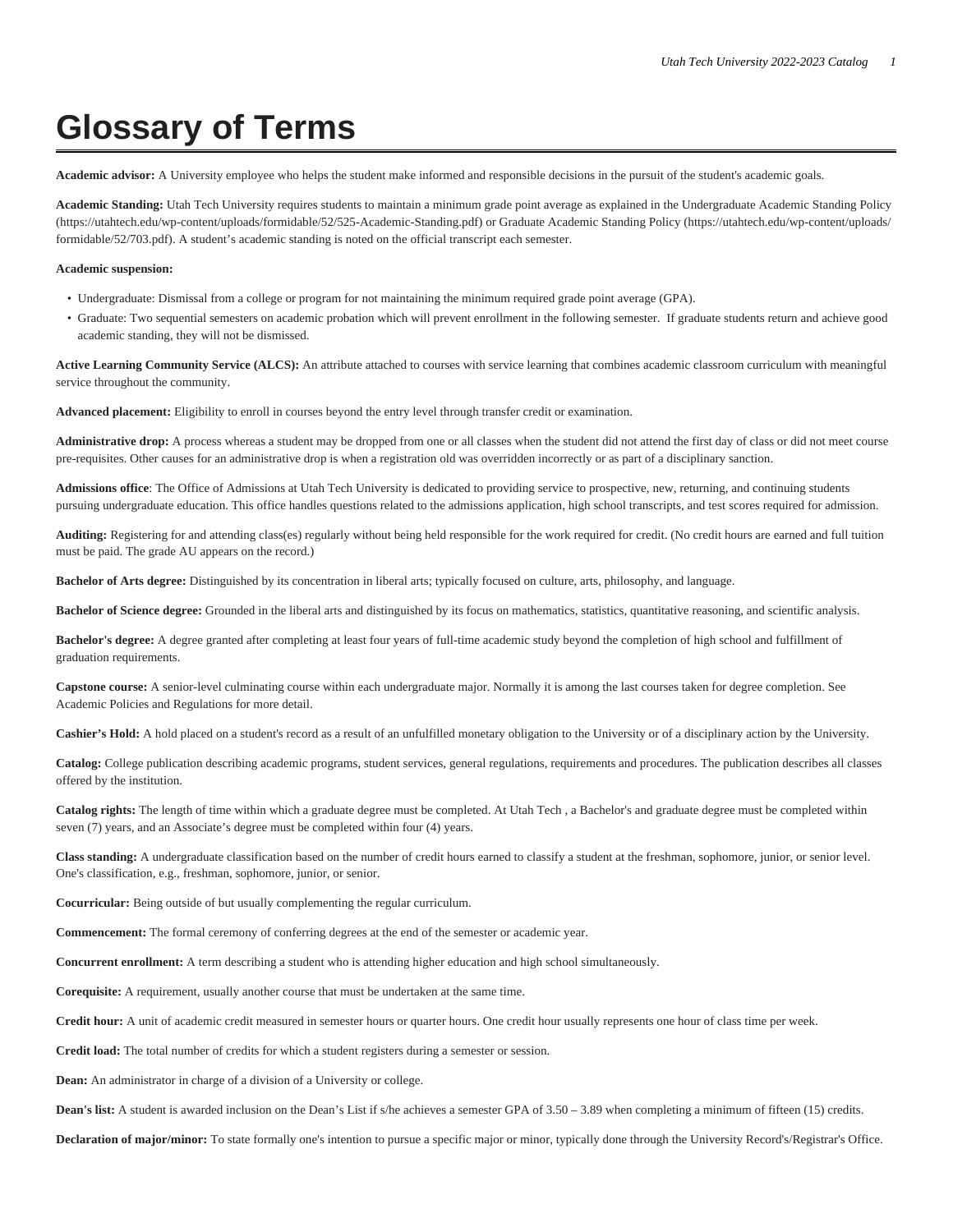**Degree audit:** A report that shows the requirements for specific degree programs and details a student's progress toward completion of the degree.

**Degree-seeking student:** An applicant who has been granted admission to a degree program under full, provisional, or conditional status.

**Degree Works:** A web-based tool that provides an opportunity for undergraduate students to monitor the progress towards their academic degree.

**Drop and add:** The process of making certain changes (dropping and adding classes) in a student's schedule of courses during the first five class days of the semester. Adding courses is possible only in this five-day period. See the class schedule listed on the Web for deadlines to drop courses.

**Elective:** A course that will count as general credit toward a degree but is not a specific program requirement.

**Emphasis:** A defined subset of courses within a major that appears as an official designation on the transcript.

**Full-time student:** An undergraduate student taking 12 or more hours each semester, or a graduate student taking nine or more hours each semester. Undergraduates who are planning to complete a bachelor's degree in four years need to average 15 hours per semester.

General education requirements: A defined selection of courses from all divisions of the University, making up the liberal arts base of each baccalaureate degree. The General Education Program is a required component of each bachelor's degree.

Good standing: A designation that signifies that a student is eligible to continue, to return, or to transfer elsewhere. It implies good academic standing.

**Grade point average (GPA):** A student's scholastic average, computed by dividing total quality points by quality hours attempted.

**Graduate:** One who has received an academic or professional degree; one who has completed the prescribed course of study in any school or institution of higher learning.

Graduate Studies Office: This office is dedicated to the admission, enrollment, and graduation of graduate students. All questions concerning graduate policy will be addressed through this office.

**Graduation:** The actions of receiving or conferring an academic degree after all requirements have been met.

**Graduation audit:** The final review of a student's academic record that determines eligibility to graduate.

Grant: Financial assistance that is awarded to students and does not have to be repaid, usually based on need.

**Honors:** Designation indicated on the University degree and transcript to reflect outstanding scholarship.

**Incomplete:** The grade I, sometimes granted when a student is temporarily unable to complete course requirements because of unusual circumstances.

**Independent study:** A course of study undertaken by a student under the supervision of one or more faculty members outside the classroom.

**Institutional residence requirement:** The requirement that 30 semester hours of coursework before the bachelor's degree be completed at Utah Tech University. Graduate students must complete a minimum of 2/3 credits from Utah Tech University.

**Interdisciplinary:** Designating a combination of subject matter from two or more disciplines within a course or program.

**Internship:** Work in a firm or agency related to a student's major program and/or career plans. Involves earning University credit and may or may not involve receiving payment.

**Loan:** Financial assistance to students that must be repaid. Low-interest loans are available and financial need may or may not be a factor.

**Major:** A collection of related courses generally consisting of 30 to 50 semester hours of credit.

**Master's degree:** A degree granted upon the completion of at least one year of graduate-level work beyond the bachelor's degree.

**Minor:** A collection of courses generally consisting of a minimum of 18 semester hours of credit.

**Nondegree-seeking student:** A student who has been admitted to a nondegree-seeking category (sometimes referred to as a continuing education student) and is not currently seeking a bachelor's or master's degree.

Pass/Fail: A method used to evaluate performance in courses, separate from the grade point system.

Part-time student: An undergraduate student who takes fewer than 12 hours during a semester or a graduate student who takes fewer than nine hours during a semester.

**Portfolio:** A collection of work (e.g., paintings, writings, etc.) that may be used to demonstrate competency in an academic area.

**Prerequisite:** A requirement, usually the completion of another course that must be met before a student may register for a course.